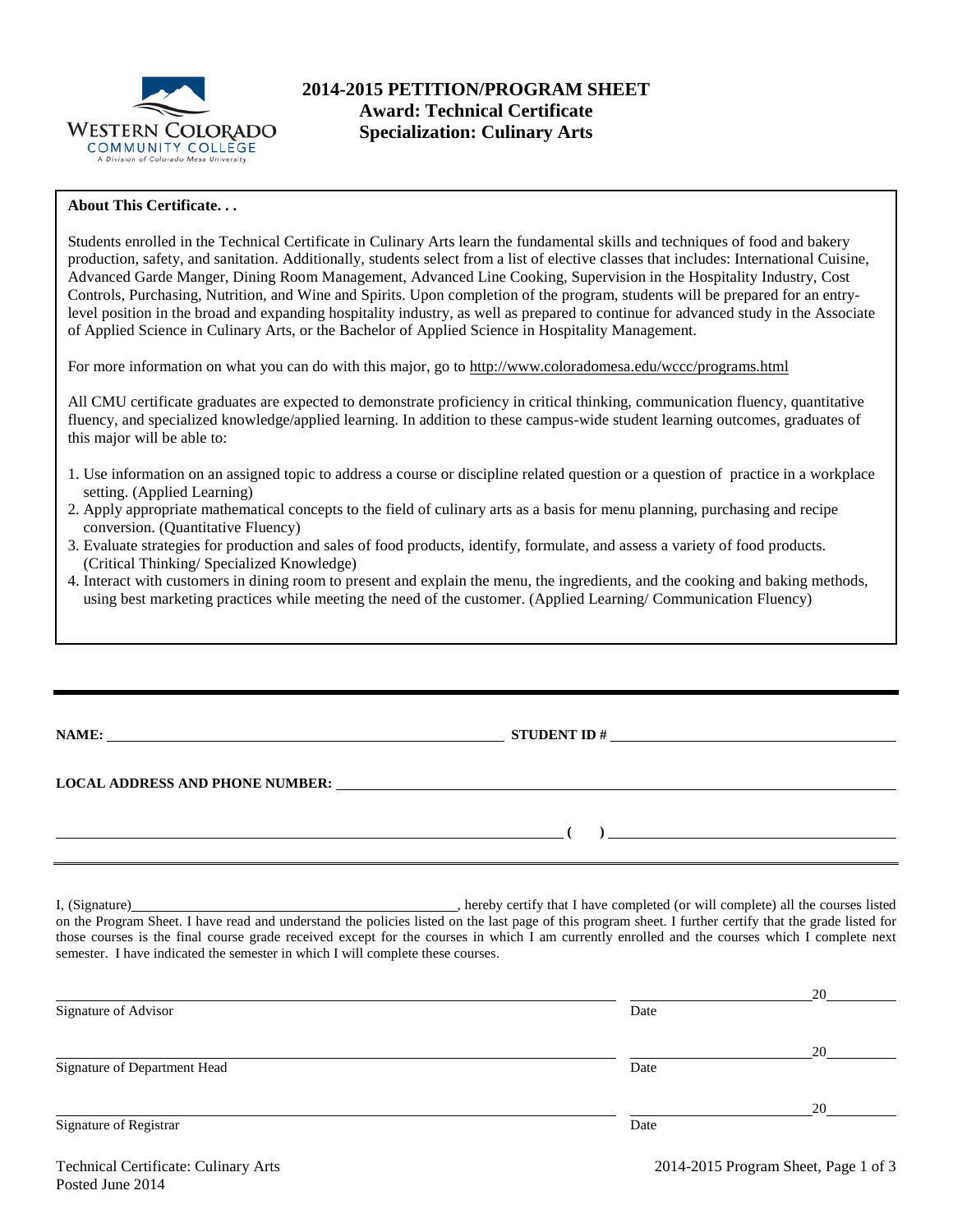#### **Students should work closely with a faculty advisor when selecting and scheduling courses prior to registration.**

Degree Requirements:

- 2.00 cumulative GPA or higher in all CMU coursework and a "C" or better must be achieved in each course which comprises the area of emphasis or specialization.
- Pre-collegiate courses (usually numbered below 100) cannot be used for graduation.
- A student must follow the CMU graduation requirements either from 1) the program sheet for the major in effect at the time the student officially declares a major; or 2) a program sheet for the major approved for a year subsequent to the year during which the student officially declares the major and is approved for the student by the department head. Because a program may have requirements specific to the degree, the student should check with the faculty advisor for additional criteria. It is the student's responsibility to be aware of, and follow, all requirements for the degree being pursued. Any exceptions or substitutions must be approved by the student's faculty advisor and Department Head.
- When filling out the program sheet a course can be used only once.
- See the "Undergraduate Graduation Requirements" in the catalog for additional graduation information.

| TECHNICAL CERTIFICATE: CULINARY ARTS                         |                         | Course No Title                                                                                                                                                                                                                                                                                                                                                                                                                                                                                                                   | Sem.hrs Grade Term/Trns |  |
|--------------------------------------------------------------|-------------------------|-----------------------------------------------------------------------------------------------------------------------------------------------------------------------------------------------------------------------------------------------------------------------------------------------------------------------------------------------------------------------------------------------------------------------------------------------------------------------------------------------------------------------------------|-------------------------|--|
| (30 semester hours)                                          |                         |                                                                                                                                                                                                                                                                                                                                                                                                                                                                                                                                   |                         |  |
| Course No Title                                              | Sem.hrs Grade Term/Trns |                                                                                                                                                                                                                                                                                                                                                                                                                                                                                                                                   |                         |  |
|                                                              |                         | $CUAR$ $\begin{tabular}{ccc} \multicolumn{3}{c}{{\text{\normalsize $\cdots$}}}\end{tabular} \begin{tabular}{l} \multicolumn{3}{c}{{\text{\normalsize $\cdots$}}}\end{tabular} \begin{tabular}{l} \multicolumn{3}{c}{{\text{\normalsize $\cdots$}}}\end{tabular} \begin{tabular}{l} \multicolumn{3}{c}{{\text{\normalsize $\cdots$}}}\end{tabular} \begin{tabular}{l} \multicolumn{3}{c}{{\text{\normalsize $\cdots$}}}\end{tabular} \begin{tabular}{l} \multicolumn{3}{c}{{\text{\normalsize $\cdots$}}}\end{tabular} \begin{tab$ |                         |  |
| <b>Core Classes</b>                                          |                         |                                                                                                                                                                                                                                                                                                                                                                                                                                                                                                                                   |                         |  |
| <b>Culinary Fundamentals</b><br>CUAR 100                     | 3                       | $\text{CUAR} \_\_\_\_\_\_\_$                                                                                                                                                                                                                                                                                                                                                                                                                                                                                                      |                         |  |
| Food Safety and Sanitation<br><b>CUAR 101</b>                | 2                       |                                                                                                                                                                                                                                                                                                                                                                                                                                                                                                                                   |                         |  |
| <b>CUAR 125</b><br>Introduction to Foods                     | 4                       |                                                                                                                                                                                                                                                                                                                                                                                                                                                                                                                                   |                         |  |
| <b>CUAR 129</b><br>Center of the Plate                       | 4                       |                                                                                                                                                                                                                                                                                                                                                                                                                                                                                                                                   |                         |  |
| CUAR 145<br>Introduction to Baking                           | $\overline{4}$          |                                                                                                                                                                                                                                                                                                                                                                                                                                                                                                                                   |                         |  |
|                                                              |                         |                                                                                                                                                                                                                                                                                                                                                                                                                                                                                                                                   |                         |  |
|                                                              |                         |                                                                                                                                                                                                                                                                                                                                                                                                                                                                                                                                   |                         |  |
| Electives: Choose at least 13 semester hours from list below |                         |                                                                                                                                                                                                                                                                                                                                                                                                                                                                                                                                   |                         |  |
|                                                              |                         |                                                                                                                                                                                                                                                                                                                                                                                                                                                                                                                                   |                         |  |
|                                                              |                         |                                                                                                                                                                                                                                                                                                                                                                                                                                                                                                                                   |                         |  |
|                                                              |                         |                                                                                                                                                                                                                                                                                                                                                                                                                                                                                                                                   |                         |  |
|                                                              |                         |                                                                                                                                                                                                                                                                                                                                                                                                                                                                                                                                   |                         |  |

#### **Electives: Choose 13 semester hours from the following**

CUAR 120 Wine and Spirits (2) CUAR 156 Nutrition for the Hospitality Professional (3) CUAR 190 Dining Room Management (4) CUAR 233 Advanced Line Prep and Cookery (4) CUAR 245 International Cuisine (3) CUAR 251 Advanced Garde Manger (3)

CUAR 255 Supervision in the Hospitality Industry (3) CUAR 261 Cost Controls (3) CUAR 262 Purchasing for the Hospitality Industry (3) CUAR 271 Techniques of Competition – Hot Food (3) CUAR 272 Techniques of Competition – Cold Food (3) 3CUAR 281 Internship (1-6)

**Additional expenses** – Students in Culinary Arts are required to purchase cooking tools and uniforms. This does not include required textbooks. These costs vary with student needs and brand or quality of tools purchased.